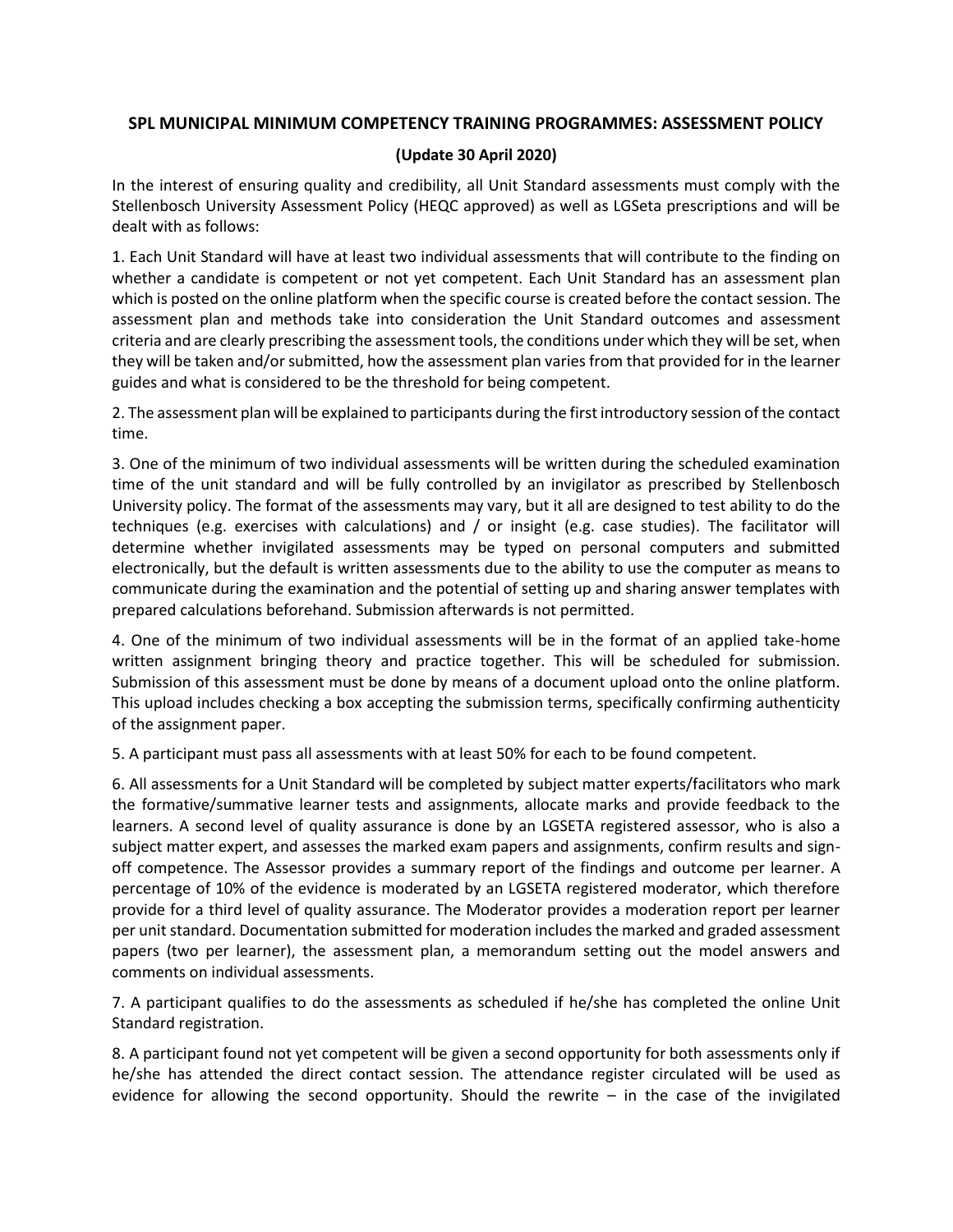assessment still result in a not yet competent result, the participant must re-register and redo the Unit Standard as default.

9. A participant that has – for a proven work-related or serious health reason – not been present during the invigilated assessment, but has attended the contact session, will be allowed to do the invigilated assessment at the same second opportunity scheduled for participants referred to in item 8 above. The attendance register circulated during the contact session will be used as evidence for allowing such an opportunity, but should the participant be found not yet competent, no further opportunities will be granted and he/she must re-register and redo the Unit Standard as default.

10. The second invigilated assessment opportunity for the rewrite of the contact time assessment will be scheduled and venue determined, where possible as a consultative process with SDF's, but participants must be aware that there is little room for decentralized second contact time assessments. Participants must be prepared to travel to SPL at the Bellville Park Campus if for practical reasons it is not possible to create an opportunity to rewrite at the initial venue. The communication process about the second invigilated assessment opportunity will be initiated by the assigned SPL MMC Assessment Coordinator and all communication with participants involved will be done via the online platform. The second assessment opportunity for resubmission of the take-home assignment must be resubmitted within one calendar month of the release of results on the online platform.

11. It is not possible for a participant that has not attended the contact session and has not completed the invigilated assessment to be found competent and such a participant must re-register and redo the Unit Standard as default.

12. A participant that has attended the contact session, but has for a proven work-related or serious health reason been prevented from submitting the take-home assessments by the set date, will be granted a maximum of two weeks extension of time to submit, where after no further extension will be given as default.

13. A participant that has been found not yet competent in the take-home assessment will be given one opportunity and guidance to improve the assignment at a given date and re-submit if the assignment paper initially submitted shows an acceptable attempt to answer the assignment question(s) and only if he/she has attended the contact time as indicated in the attendance register.

14. After closing of the second opportunity for submission of take-home assignments and the opportunity to improve assignments that were referred back, a six-month concession opportunity to submit the assignment will commence, additional assessment and moderation fees will be payable and the assessment instructions of the concession project must be adhered to.

15. After this further opportunity where applicable, if the participant is still found not yet competent, he/she must reregister and redo the Unit Standard as default. If the initial paper submitted only contains a title page, or just section headings without content, or wrong papers, or any other attempt to "play for time", it will not be returned for improvement, but marked "opportunity expired".

16. Take-home assessments are individual tasks and not group tasks. It must therefore reflect the own unique work produced and edited by the participant and applied to his/her work environment where so required to achieve a pass mark. Identical narrative or other content between submissions of learners will be considered plagiarism. As part of the moderation process, written take-home assessments may be tested for plagiarism through "Turnitin" and if found that work has been copied directly from a source, including the work of other MMC participants, the participant will be found not yet competent he/she must re-register and redo the Unit Standard. The seriousness of the case will determine whether disciplinary action as per Stellenbosch University policy will also be taken against the participant.